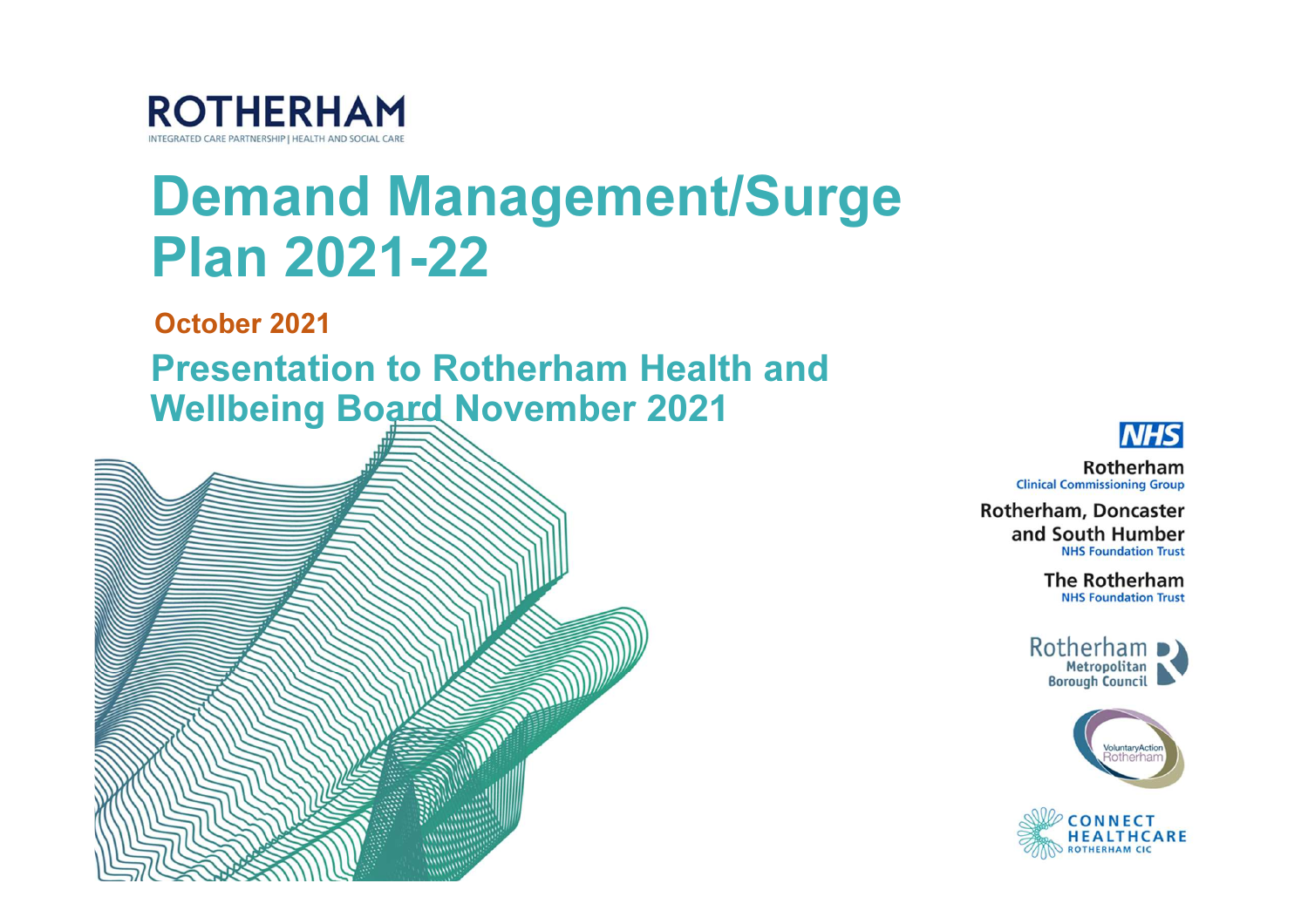# Lessons Learnt 2020-21

#### Winter 2020-21

#### Key Lessons Learnt

- Robust Place Based Governance :–
	- Strategic through to operational daily calls
- Mature relationships across the Place:-
	- Early planning of IBCF funding for Winter/Covid19 2020-21
- Jointly funded posts in commissioning and operations
	- Place Capacity Manager
- Housing representatives working in acute to support delays
- HALO in place to support flow through UECC
	- Commenced mid-winter
- Integrated Discharge Team
- Flu vaccinations as early as possible
- Utilising ring fenced elective beds
- Operational Gold management
- Increased on call in acute units
- Escalation Management System

#### Risks

- Risk of further bed reductions
	- Due to cohorting flu and covid19
- Pressure on social care provision
	- Home care / Reablement resource to meet demand
- Workforce challenges :–
	- Sickness, morale, and mental health
- Unable to recruit to key capacity
	- **Acute wards. UECC, Reablement**
- Using elective beds for emergency care
- Multiple outbreaks of flu and/or covid-19 in community i.e care homes
- Primary care support for UECC is fragile
- GP hubs need to be provided in a different way
- Ongoing Covid19 issues :–
	- Track and Trace (patients and staff),
	- Access to PPE across the Place partners,
	- Social distancing

### COVID-19

- Emphasis on 'home first' with significant increase in assessment after discharge.
	- Integrated Discharge Team Covid-19 changes to ensure same day discharge, working to 3 hour discharges
- Covid19 positive community beds supported flow
- Cross service working & Mobilisation of non clinical staff to front line
	- Can do approach

Key Lessons Learnt

- Critical care Beds increased from 14 to 50
	- Training of theatre staff to man Critical care
- Operational management Gold Silver command
	- Covid control room
- Reduction in face to face interventions, quick development of hot visiting &hub
- Community Triumvirate given authority to deliver care
- Streaming in UECC at front door
	- **Paediatric ED / assessment unit combined**
	- **Minor injuries transferred to fracture clinic**
	- **Surgical and medical assessment unit criteria widened**
- Staff helpline
	- Staff and patient drive through testing facility

#### Risks

- Cohorting reducing beds across the acute
- Critical care staff / Critical care equipment:
	- Ventilators, borrowed 2 but not yet received **for one service**
- Pressure on social care provision
- Workforce challenges sickness, morale and mental health,
	- Recruitment
- Multiple outbreaks of flu and/or covid-19 in community
	- Including care homes





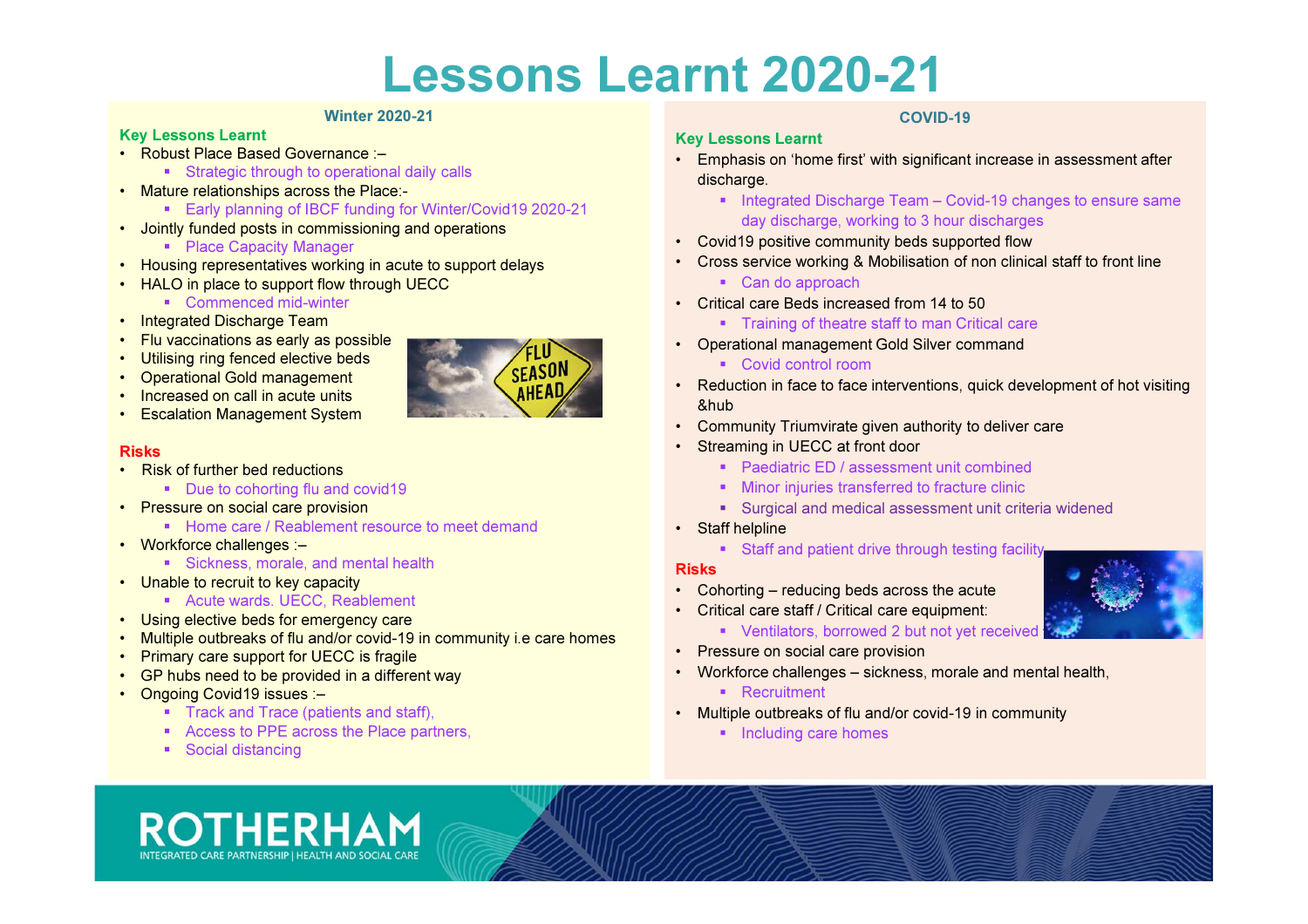### Governance – Winter Surge and Covid19

This Surge Plan has been developed as a system wide partnership and as such has been developed in collaboration. The Surge Plan 2021-22 has been signed off by the A&E delivery Board in October 2021 and has been to the Place Gold Covid meeting for information prior to H&WB.

### Governance Structure



There are daily calls with system partners at various levels of authority to monitor the ongoing risk and escalation across winter/surge/covid19. This is supported by the use of an Escalation Management Process including a Dashboard, Escalation Wheel and the daily reporting completed by the Place Capacity Manager.

The Trust have a fully developed and signed off 'Full Capacity Protocol' which clearly demonstrates clinical leadership at all escalation levels. At periods of significant pressure i.e. Level 4 the protocol includes communications at system level via the Trust's Medical Director/Chief Nurse.

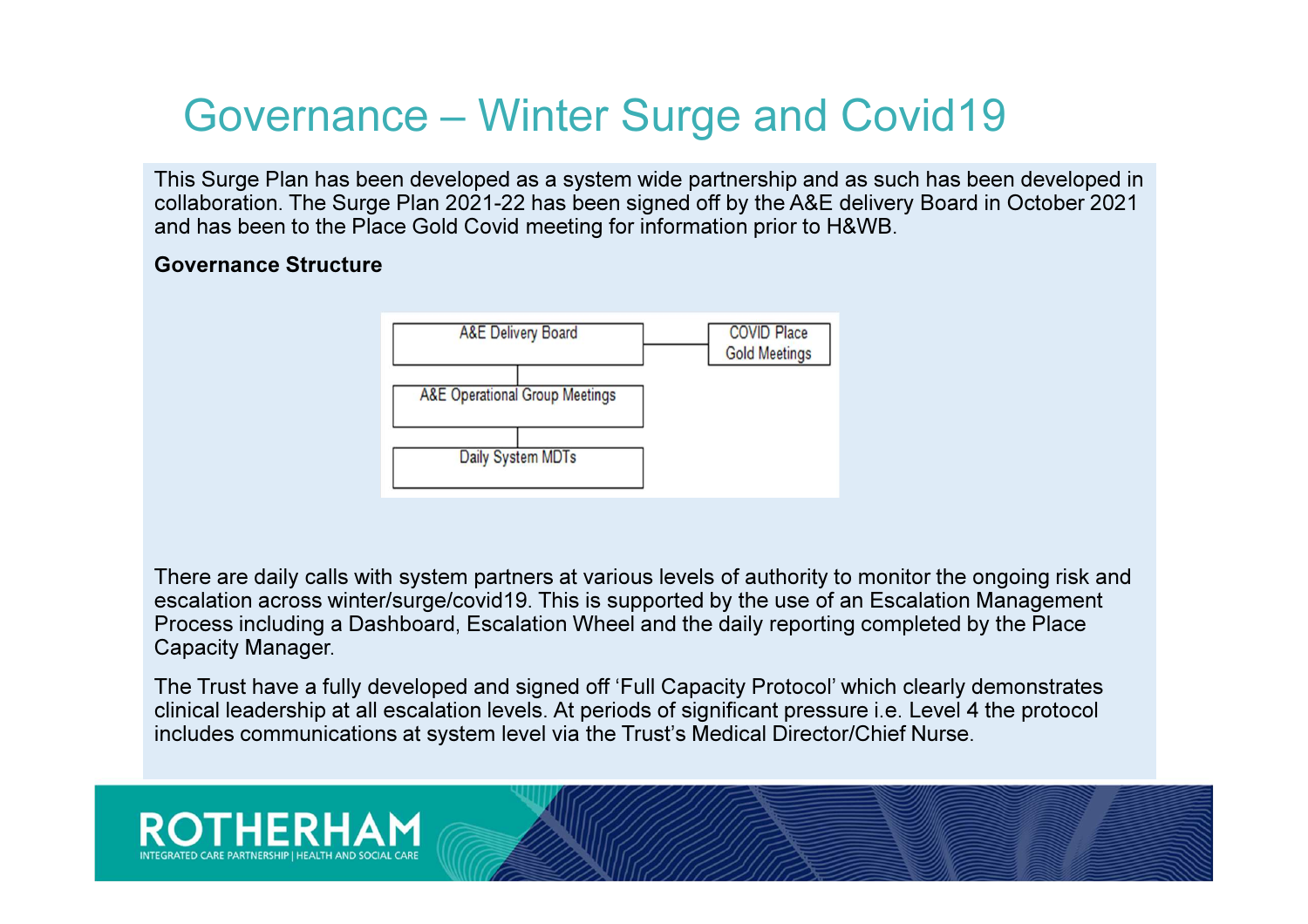#### **Acute**

- Develop Additional Critical care capacity
- If demand goes above additional 8 patients i.e. 22 critical care beds
	- TRFT will recreate our 50 bed critical care unit on A floor
- Co-horting Flu and Covid –Amber, Red, Green
- Additional capacity for RSV
- Reduction of elective cases Key decision point pre planned
- Priortisation of elective i.e. Cancer and urgent.
- Balance elective and non elective priorities in line with recovery programme
- Continue to utilise local independent sector to sustain elective care
- Halo YAS relationships
- Review AMU ASU capacity as required
- PPE check stock

### Source alternatives if a national issue

### **UECC**

- Anticipated levels of referral from NHS 111 First to booked appointments – there are currently 4 slots available per hour for NHS 111 First patients, we do not specify adult or children. These slots will be available over the winter period and we continue to book patients from NHS111 over and above the 4 per hour.
- Ambulance Handover delay improvement plans TRFT have support from NHSE/I with a piece of work around Ambulance Handover and Streaming. Discussions have taken place with NHSE/I for a series of audits to take place over 2 days in September to specifically look at live handovers, streaming to alternative disposition, patient questionnaire and a retrospective case review of patients conveyed by ambulance and discharged. A report will follow from NHSE/I with the findings and recommendations.

#### YAS – 999

- Ensure continued Performance against Handover delays –more robust escalation processes between TRFT and YAS.
- £5M additional funding has been made available for YAS to support performance going into Winter 2021-22. Specific aims of the funding have been outlined by NHSE and ICSs have been asked to work with their ambulance Trusts tosubmit a proposal to NHSE by 23 July.
- Work has been done to establish closer and more collaborative working between YAS ECPs and IRR/CCC as part of the urgent community response

### Patient Transport (non-emergency)

- Manage demand in line with discharge guidance.
- Additional PTS provision has been secured for weekdays and weekends – 1 additional 8-hour shift per day.

### Manage Flow Successfully

- Continue 3 hour discharge processes:-
	- Including where appropriate/available CHC & brokerage working in IDT, 8am-8pm service, daily MDT with community services including rapid response and reablement. Co-location of H&SC pathways for discharge/hospital avoidance in community
- Continued commissioning of additional community beds Key decision point
- System Capacity Manager:
	- **Full Development of Place Dashboard by December 21**
- LOS reviews daily with focused reviews x 2 per week
- Continue Age UK discharge service supporting patient transport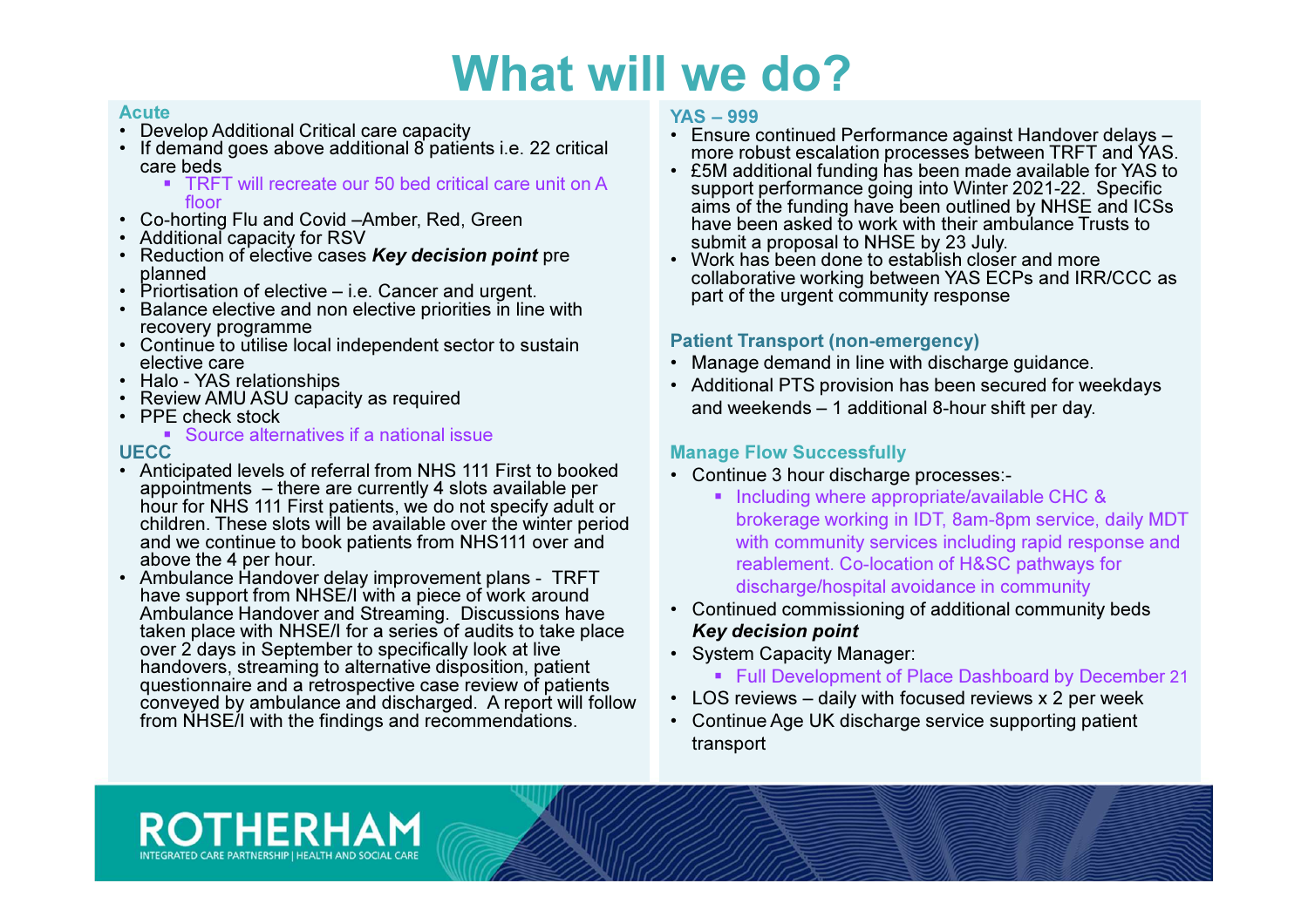#### Community Services

- Robust Contingency Plan in place for care homes including action plan links to Outbreak Plan
- Home Care Dynamic Purchasing System can be used to increase capacity. Further providers already added to framework
- Increase therapy/nursing resource in Integrated Rapid Response linked to Aging Well with Reablement co-located with CCC atWoodside.
- Equipment services available 7 days a week. Age UK staff alsobeing trained as Trusted Assessors for some small pieces of equipment.
- Respiratory exacerbation pathway respiratory nurses will manage patients with an exacerbation of their respiratory condition in their own home. Patients will receive support via home visits and telephone reviews. On discharge the team will arrange referral into pulmonary rehabilitation and any other appropriate follow up.
- New community respiratory pathway providing early supported discharge, in-reach, admission avoidance, exacerbation management & overall, in conjunction with the GP, community management of respiratory patients

### Primary Care

 • Hot/Cold home visiting arrangements flex to more 'hot' during periods of demand – increased from June 2021. This will also support primary care presentations for children with RSV. Colocated Hot Paramedics in Woodside with CCC and Rapid Response

**ROTHERHAM** 

- GP LES in care homes
	- **Support from Care home liaison service to support people** (flu/Covid) to remain at home
- Link Community team to GP services
- Primary Care shift to digital consultations where possible
- Rotherham Primary Care 'hot site' for Covid patients who require face to face services – to be re-established to support increase in demand – the service will run 10am to 6.30pm Monday to Fridayuntil the end of March 2022.
	- Extended Access
- The Extended Access service will continue.
- Same day ANP service to increase capacity for 'cold' patients.
- Flu Vaccinations for patients delivered as a system using PCN/place footprint for delivery to achieve required uptake

Expected capacity of primary care

- Primary care will run at full core capacity, with extended hours provided by PCNs and extended access via a hub model. A hot site for potential covid patients will also be used.

Expected reliance on temporary staffing

 Given the potential for staff sickness this winter, there may be a greater than normal need to use locum staffing. Use of NHSP to support workforce planning. early additional recruitment taking place

Initiatives to maximise and optimise existing workforce

 The PCNs have all recruited ARRs posts, and some have made use of local innovation funding to provide additional staffing to March 2022.

Seasonal recruitment

Nothing additional is planned.

Potential hotspots for staff sickness/high demand for leave

As expected for all staffing groups this winter.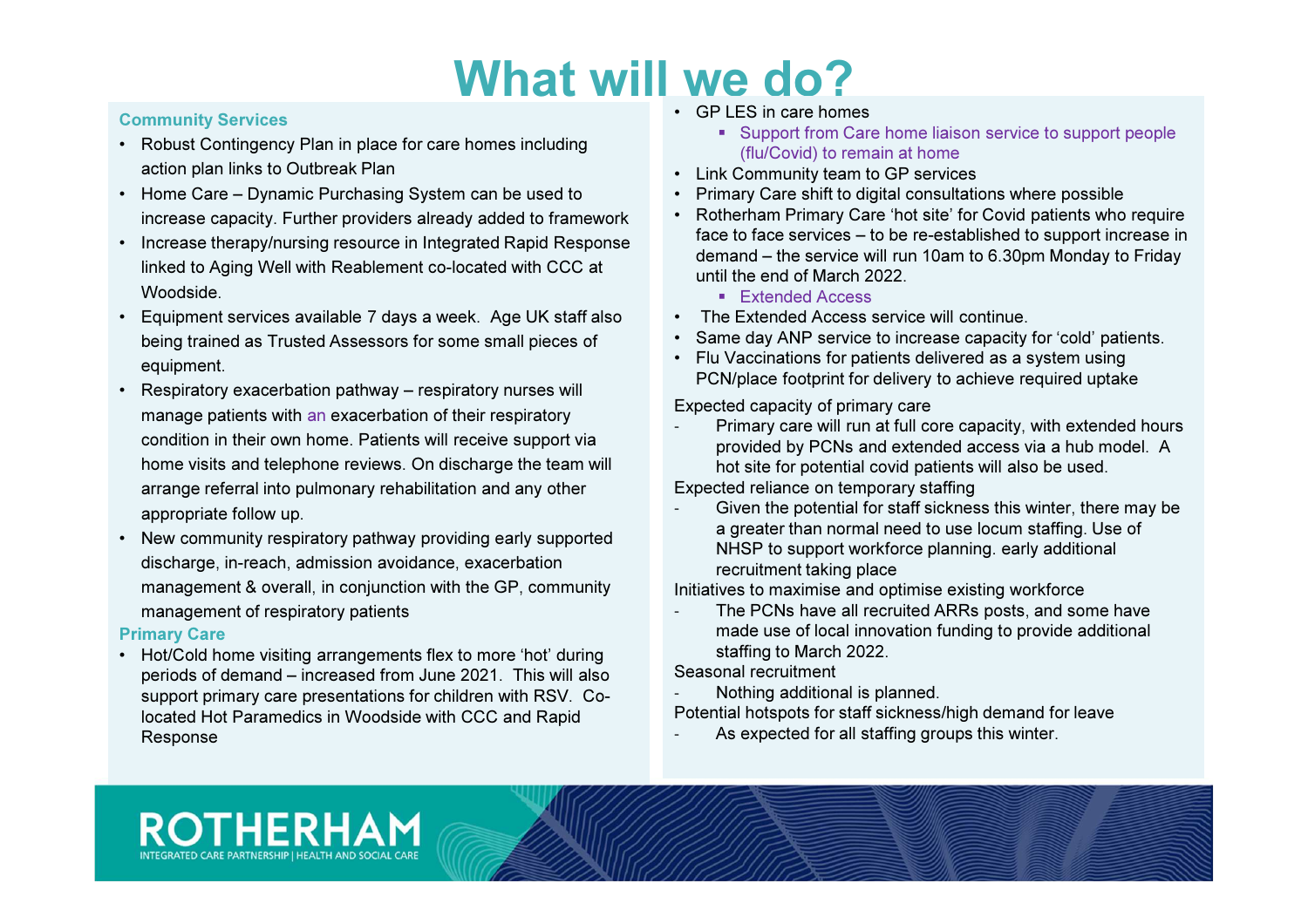#### Flu Immunisation and Outbreak Plan

- Flu vaccination plans will have been enacted :–
	- Co-ordinated approach to achieve maximum numbers
- Mobile access to cover community primary care
- All PCNs have resilience plans in place to enable patients to be managed from any of their sites/from home

#### **Staff**

- Health and well-being across place, impact on staff mental health
- Resilience
- Recruitment and retention•
- Review PPE type and availability •
- PPE sub group
	- Plan now for what if scenario

#### Ways of working

- Retaining a collaborative approach•
- •"Agile Place"
- Keeping our people and services safe•
- Making decisions flexible, proactive rather than reactive •
- •Innovation and ambition
- •Plan
- Use of data and analytics on need, capacity and demand/ •population health. Newly established Health Inequalities workstream with dedicated funding via IBCF to support Place priorities.
- Strong communications•

### Rotherham Plan for Covid Services

 We will work across South Yorkshire and Bassetlaw to develop •after care and support services

#### Social Care

- • Continue to provide Brokerage support directly into IDT at peak times
- Continued support of the principles of 8am-8pm working arrangements in IDT (based on assessed demand)
- Daily virtual MDTs with system partners
- Continued support for the principles of discharge to assess in the community
- Increased resource in home care & reablement. More flexibility for providers to review customers of service releasing capacity.
- Robust monitoring and oversight of Care Homes including any Outbreak Incident Management, Training, Communication, Contractual support.
- Staff training in MH Awareness (for all reablement workers and reablement coordinators), MH Positive Risk Taking (all coordinators, to inform their support planning and MH First Aid (coordinators to empower them to confidently manage rising risks/crisis)
- Home care and support services 9 providers have been identified and are being engaged with to soft market test interest in taking care packages as additional capacity.

#### Assistive Technology

 There is a national drive to better utilise the benefits of technology to provide a cost-effective alternative to formal care and enable someone to remain independent within their home, whether that is a community residence or a care home. The use of AT available through the Rotherham Assistive Technology Service, as well as support available through existing smart technology and for private purchase, could be promoted to support and optimise Winter Planning for 2021/22 and pilot projects could be considered to offer a new approach across the Rotherham Place.

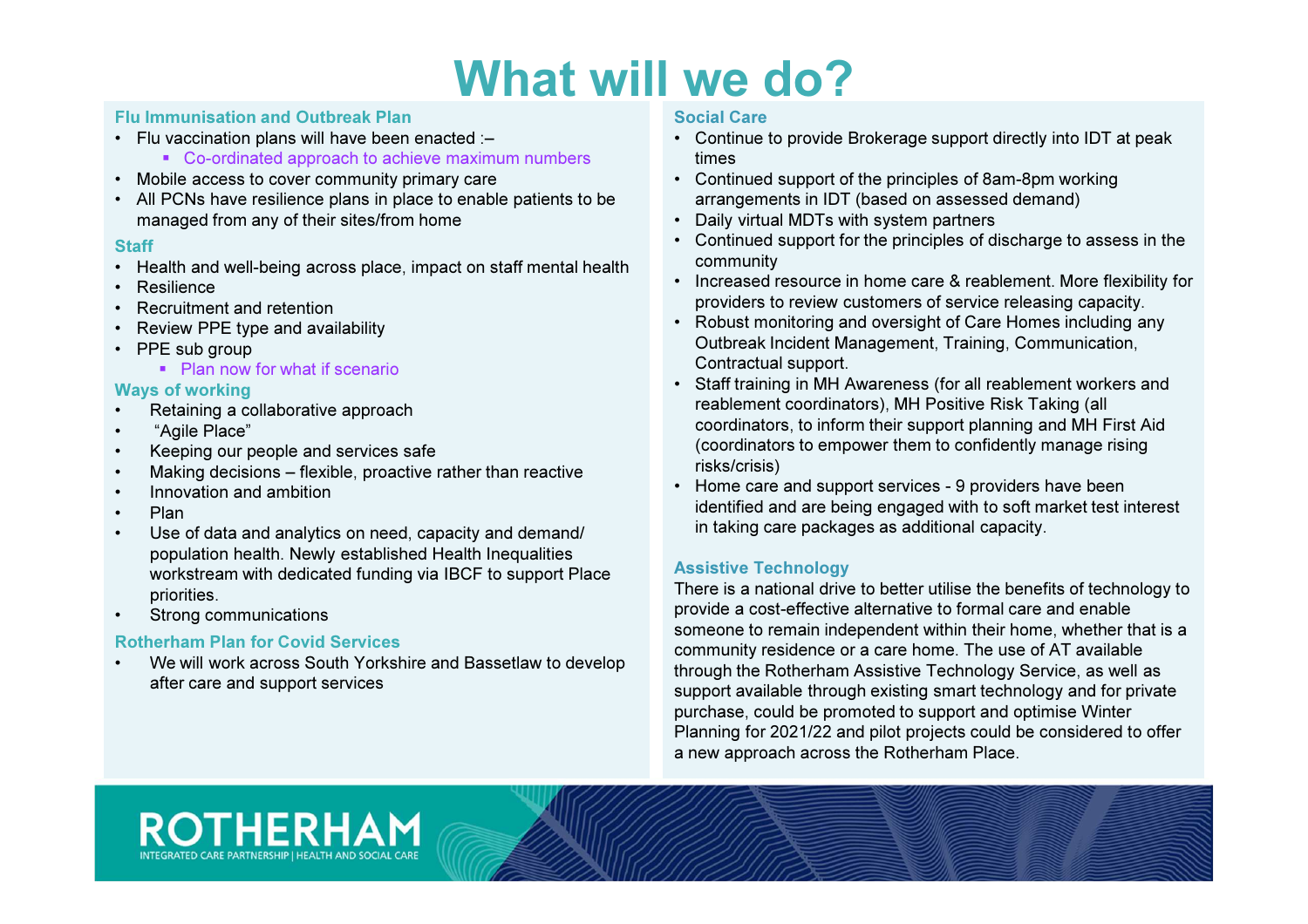#### Mental Health

- Staff counselling, breakout facilities
- Mental Health digital consultations where possible.
- Continued promotion of 'Rotherhive' digital approach to delivering mental health support and communication on services are available.
- Uncertainty of demand for services, increase expected, particularly for crisis services.
- RDaSH has funding to support mental health discharge.
- More mental health support for primary care.<br>• Pilot a link-worker to link between UECC and
- Pilot a link-worker to link between UECC and Rotherham Community Groups.

#### Care Homes

- Weekly place meetings to continue through winter focus on areas of concern, data, action plan for older people, LD and MH care homes in the borough.
- Contingency plan developed which provides assessment of risk based on 4 scenarios covid outbreaks, capacity in the home, staffing levels, financial viability
- Meetings taking place to support care homes
- Incident Management Team established process for dealing with outbreaks linked to the local Outbreak Plan
- Support via health from GP alignment, care home liaison, community physician and clinical quality officer , hot visiting. Social care contract compliance team within commissioning contacting all homes regularly. •
- Virtual multi-agency training package continued to be offered focusing on PEE, IPC and Swabbing (residents and staff).
- Remote monitoring pilot An App covers basic observations, wound care, under-nutrition and falls.
- ECHO Training via Zoom, using the ECHO methodology has been implemented in Rotherham. A programme of training sessions has<br>Reported the place for some hames as well as Community Numing staff. Euroling has been assumed already taken place for care homes as well as Community Nursing staff. Funding has been secured to allow further roll out.

### Communications

 Throughout winter, we will across the Rotherham health and care partnership to utilise a variety of communications activity, based on local, to encourage a reduction in unnecessary attendances at A&E and an increase in use of community/primary care services and support services such as Extended Access appointments, NHS 111 and pharmacy. Key messages will be developed to be used by all partners, using positive language about services that people can and should use rather than telling them 'not to use services such as A&E'. A local winter communication activity plan will be implemented from October onwards.

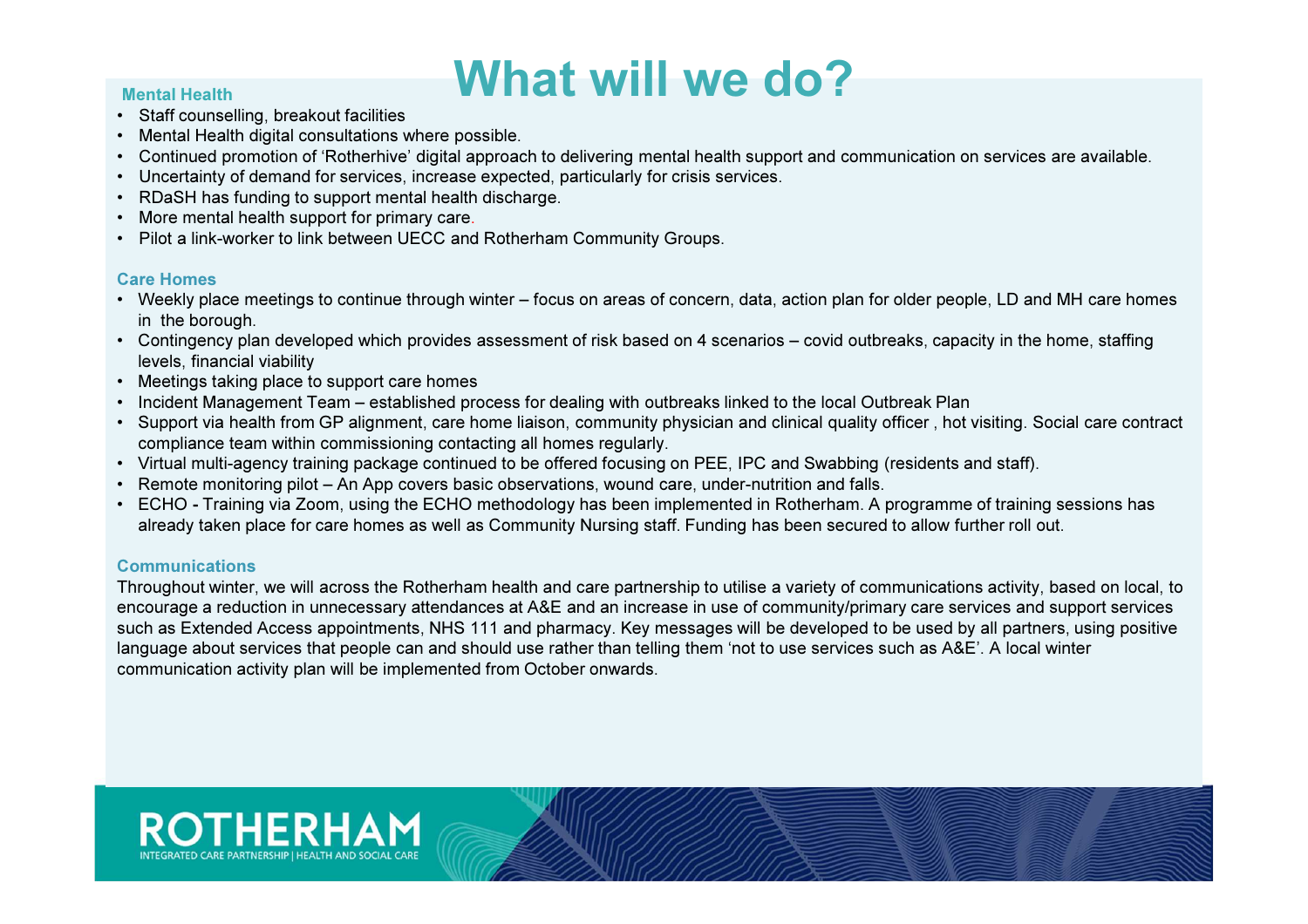## What will we do for Children and Young People ?

#### Children and Young People

Key pressures:<br>Increased

- Increased number of presentations for younger children with RSV or other respiratory viruses. Affects Under 2s.
- - Lack of exposure to viruses for children under 5 during Covid – anxious parents needing reassurance – some have not seen children ill before.
- CAMHS increased presentation of children and young adults with mental health problems. Some being supported in acute beds dueto lack of capacity within in-patient mental health facilities.
- Support being provided across South Yorkshire for Doncaster paediatric in-patient services recent flood and major incident at -Doncaster Hospital has reduced its paediatric capacity.
- -Staffing – need to ensure staff welfare.

#### Mitigation:

#### **Communications**

- Communications activity has taken place for RSV with more planned. Some of the activity undertaken by Rotherham Health and social care partners includes:
- Websites and social media posts using national RSV campaign materials and SYB ICS Healthier Together website messages.•
- •Information shared via partner public and stakeholder bulletins – including primary care.
- •Information shared directly with schools and parents during new school term.
- National campaign materials shared with local community and parent groups•

#### TRFT – Acute and Community

- Children's community nursing team (PARROT) will take referrals from wards and directly from UECC.-
- Vulnerable neonatal patients have been identified and referred to Synergis clinic which has commenced 2 months early (August in 21). -
- - Paediatric acute capacity - ODN surge plan for Yorkshire and Humber has specified that TRFT paediatric inpatient capacity could be increased by 4 beds. This would require additional staff to support and plans are in place to increase as and when required.
- Yorkshire Humber paediatric inpatient DOS provided to allow visibility of both inpatient critical care patients across the region (including staffing).
- Options to use virtual consultations as well as face-to-face when appropriate; consider asking parents views through existing forums.

### Primary Care

 Additional capacity for primary care – including hot hub for face-to-face consultations, hot/cold visiting service and additional GP extended hours sessions. This will increase capacity to see under 5s.

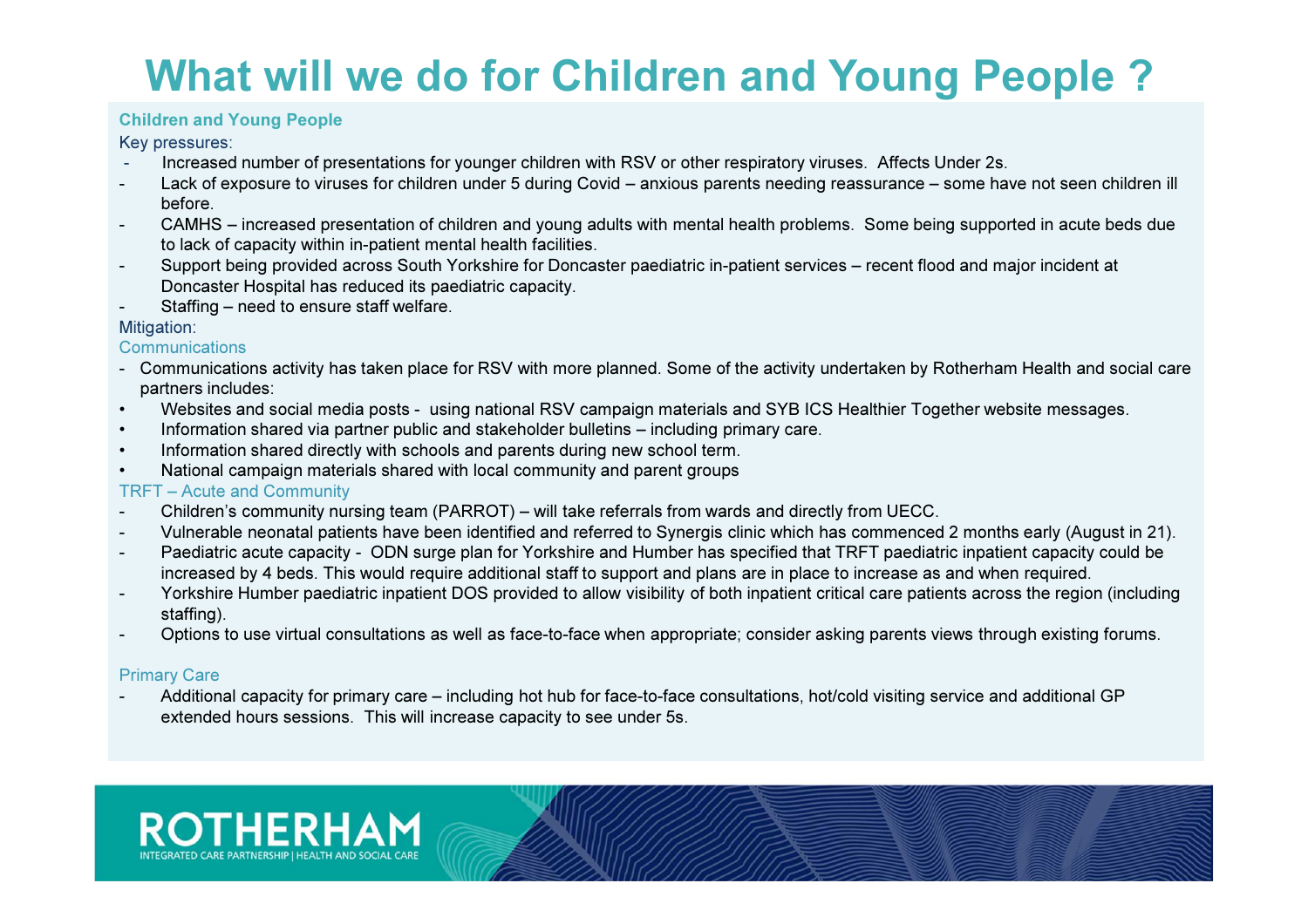### RDaSH

- Reduce the length of stay a child or young person requires for care or treatment in the acute hospital, supported by robust risk•assessments and community care and treatment plans.
- Ensure children and young people presenting at UECC are seen in an immediate and timely manner receiving a robust risk assessment •and are treated at home where appropriate with a care and treatment plan.
- Ensure that at the weekly "at risk of admission "scoping meeting across the RDaSH partnership, children and young people who are• known to be at risk of admission for a mental health problem or an eating disorder are identified, risk assessments undertaken and robust care and treatment plans put in place to minimise the risk of admission.
- Self help support and wider public health information will be promoted through the RDaSH social media presence and website•
- The Me in Mind Teams will work intensely with schools to support resilience and provide early intervention where children and young •people are showing the early sign of emotional distress.

#### RMBC

 Service Delivery Plans for all portfolios within the Council, Borough Emergency Plan, Adverse weather plans, CYPS Emergency Plan, Pandemic Plans.

Business Continuity Plans at Directorate level and service level covering:

- •Social Care
- Early Help •
- Commissioning, Quality and Performance•
- •Education and Inclusion

Plans identify priority services that need to be maintained and services that can be reduced temporarily.

 School level risk registers with mitigations, School level emergency Plans / Business Continuity Plans / Pandemic Plans / Adverse weather plans (Academies are required by their insurers to have contingency plans in place), Recruitment and retention strategy, Service wide assurance days aligned to service plans and delivery, Internal Communications Strategy, School/Academy Communications Strategy, Development and learning programme, Education places sufficiency strategy, Hybrid working models and Vulnerable children and families oversight and assurance forums.

### System-wide

- Cross-Partner Vulnerability meetings are held every 2 weeks. -
- All Partners to be responsible for their areas but provide system-wide support during peaks of pressure. -

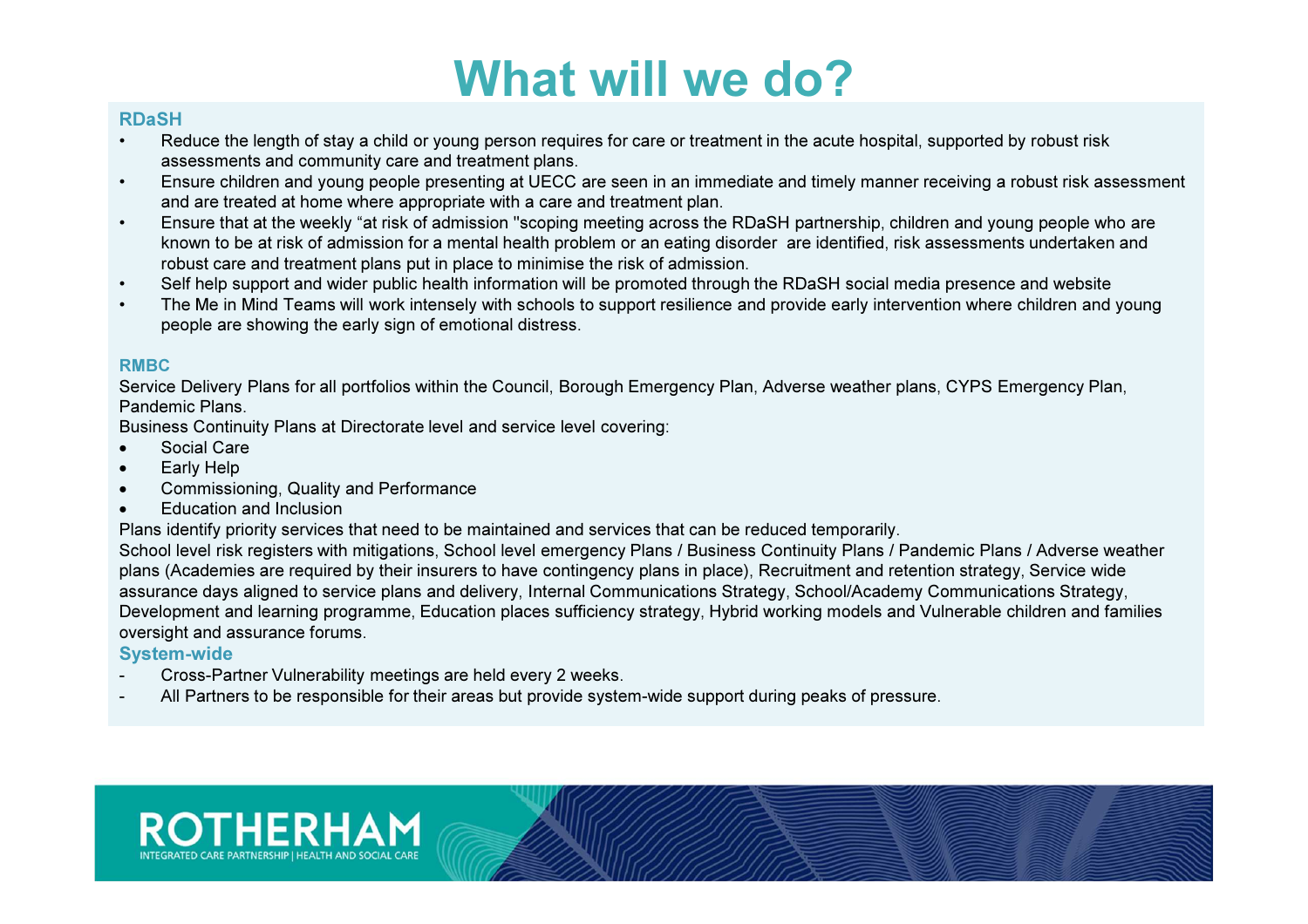# Multi-Agency Covid Booster and Flu Plan

1) Flu Vaccination Programme

A Place-wide flu vaccination programme will be delivered in line with National Guidance. This will include both staff and patient groups and both adults and children. Vaccinations will be delivered by GP practices, pharmacists and NHS Trusts (for staff)

2) Phase 3 Covid Vaccination Programme

A Place-wide plan is in place to deliver Phase 3 of the Covid vaccination programme. PCN sites and TRFT have confirmed participation in the scheme. This will include Covid Booster vaccinations. It also includes the continuation of vaccination for patient groups from Phase 2 including the evergreen offer.

Plans are also in place to deliver the Covid vaccination programme for 12 to 15 year olds.

Assurance against both the above vaccination programmes is provided at the Rotherham Place Vaccination Task and Finish Group meetings.